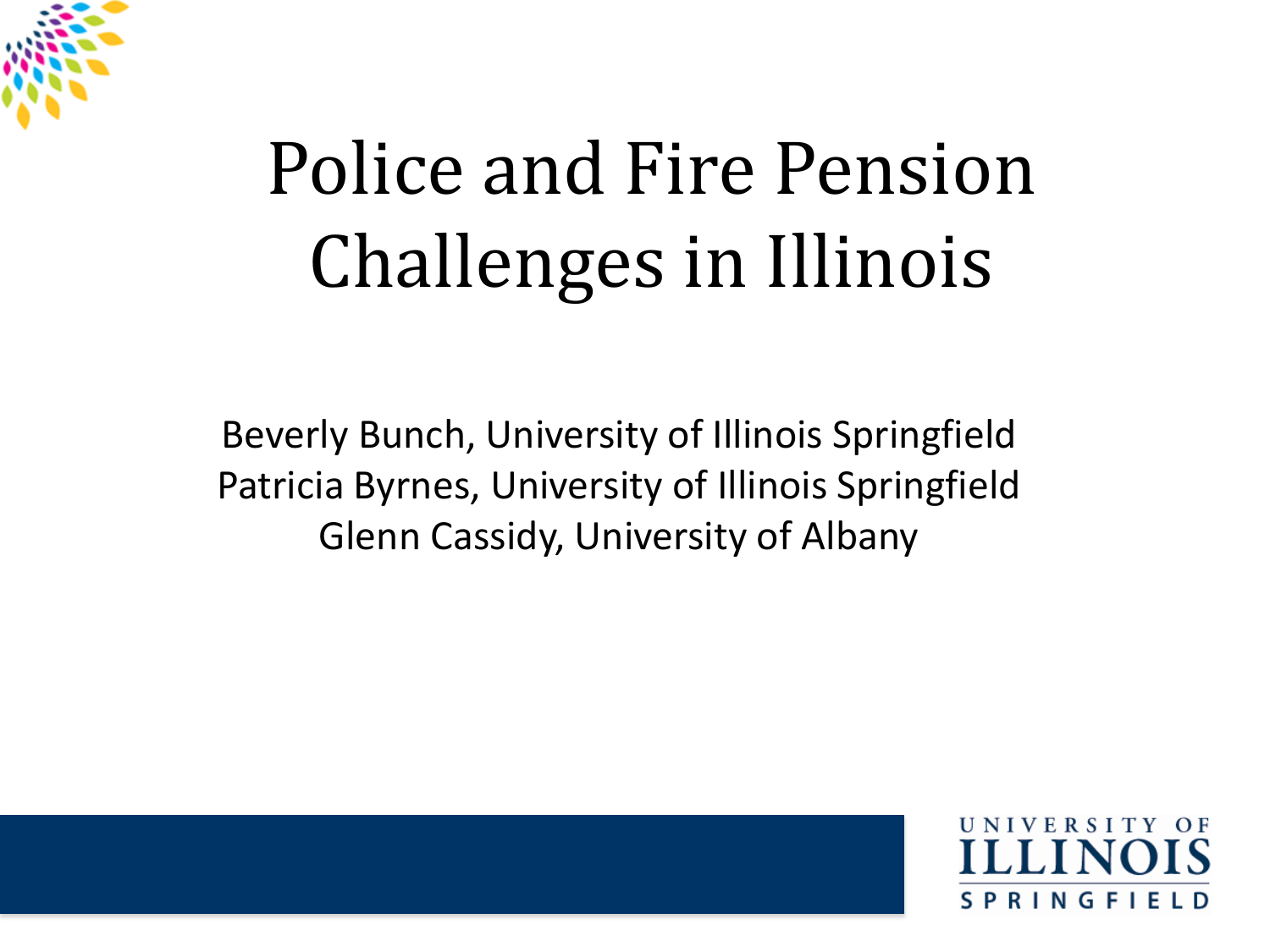



**Funded Percent**

Source: Complied by the authors from Illinois Department of Insurance data.

**SPRINGFIE**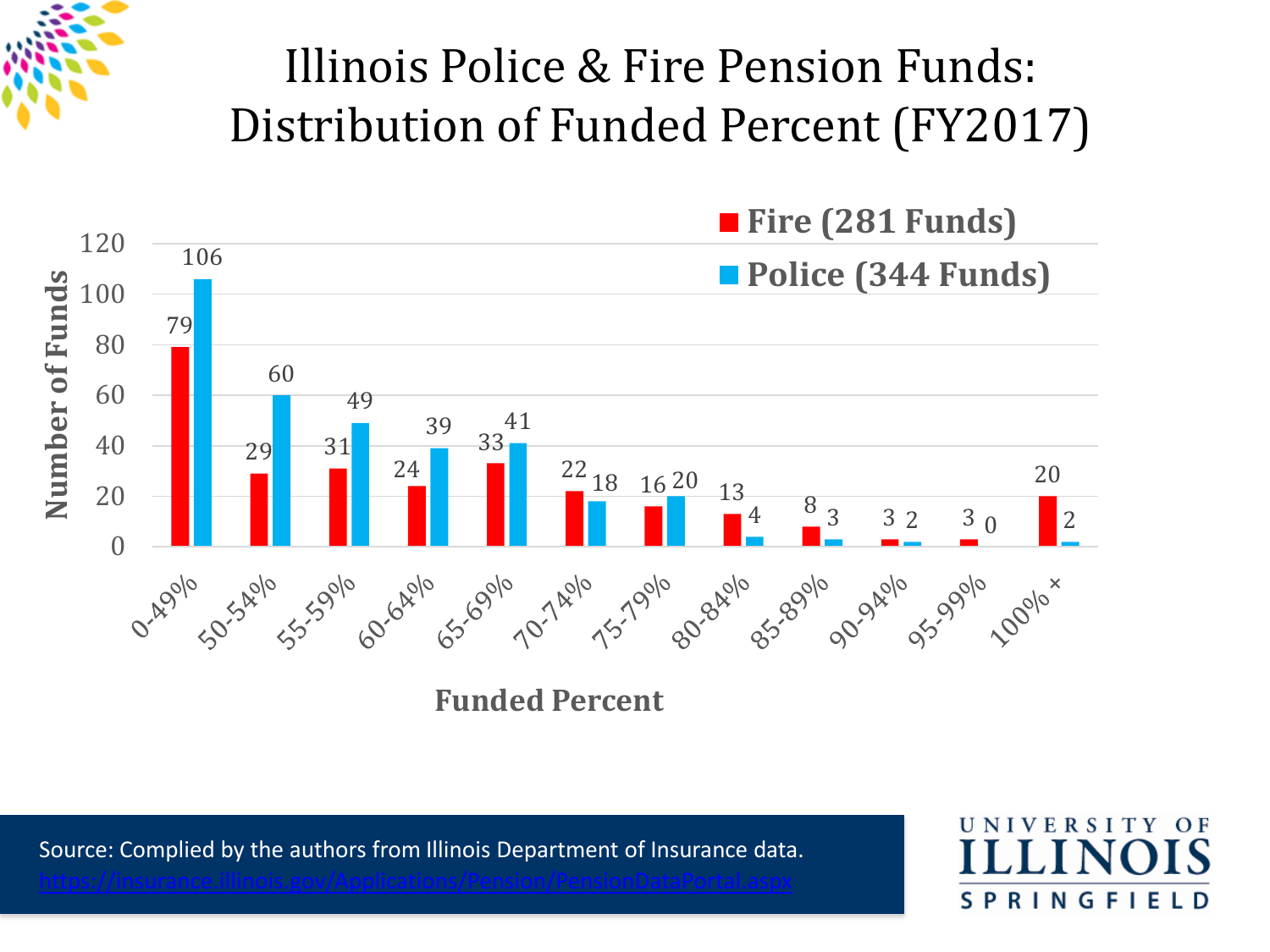

- What challenges are local governments in Illinois encountering in the funding and administration of the police and fire pension funds?
- How are they responding to those challenges?
- What types of state role or action might be helpful?

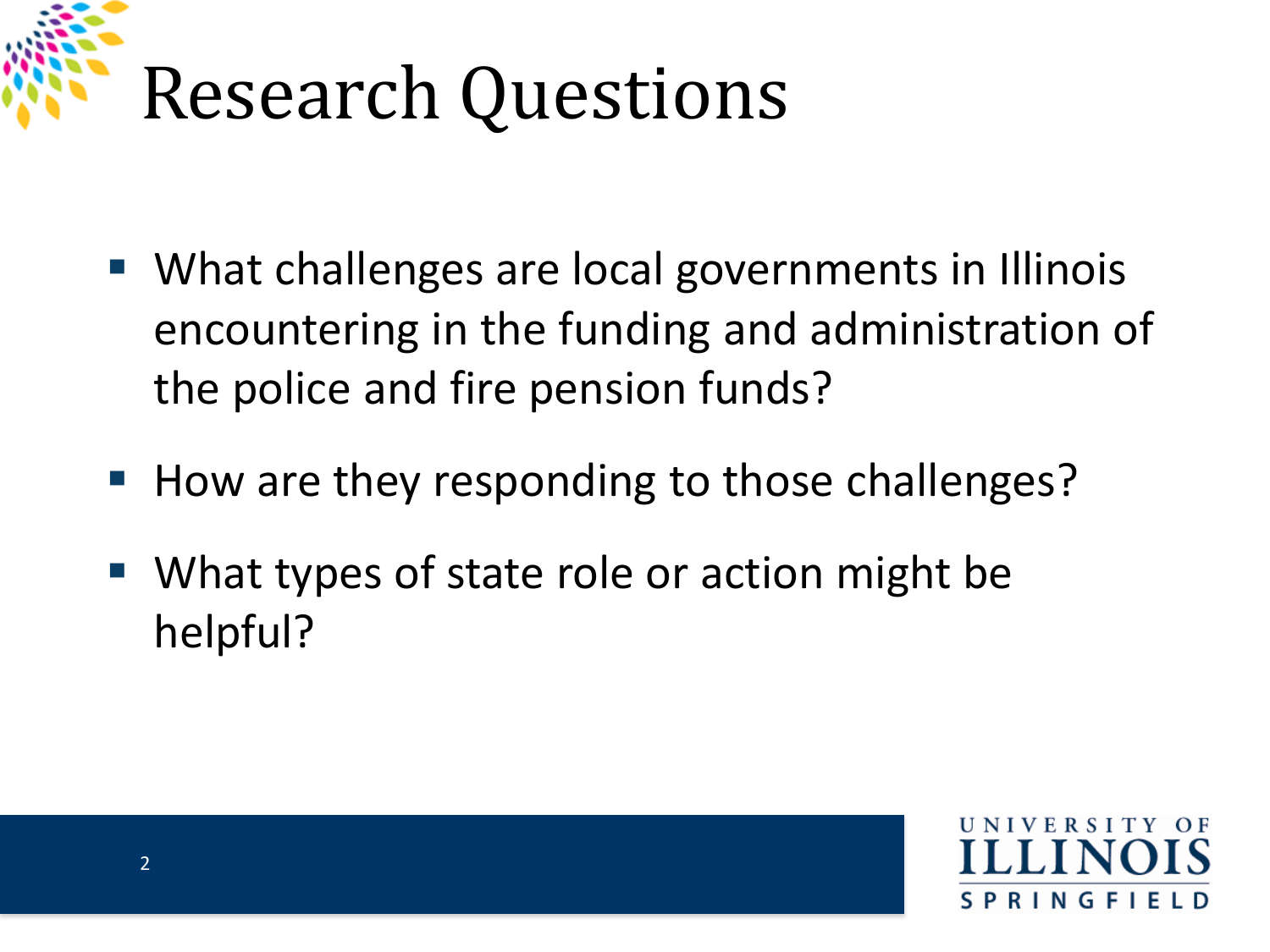# Research Approach

- **Interviews with Local Government Officials** – Mainly finance director or treasurer
- Review of state and local government documents
- **News stories**

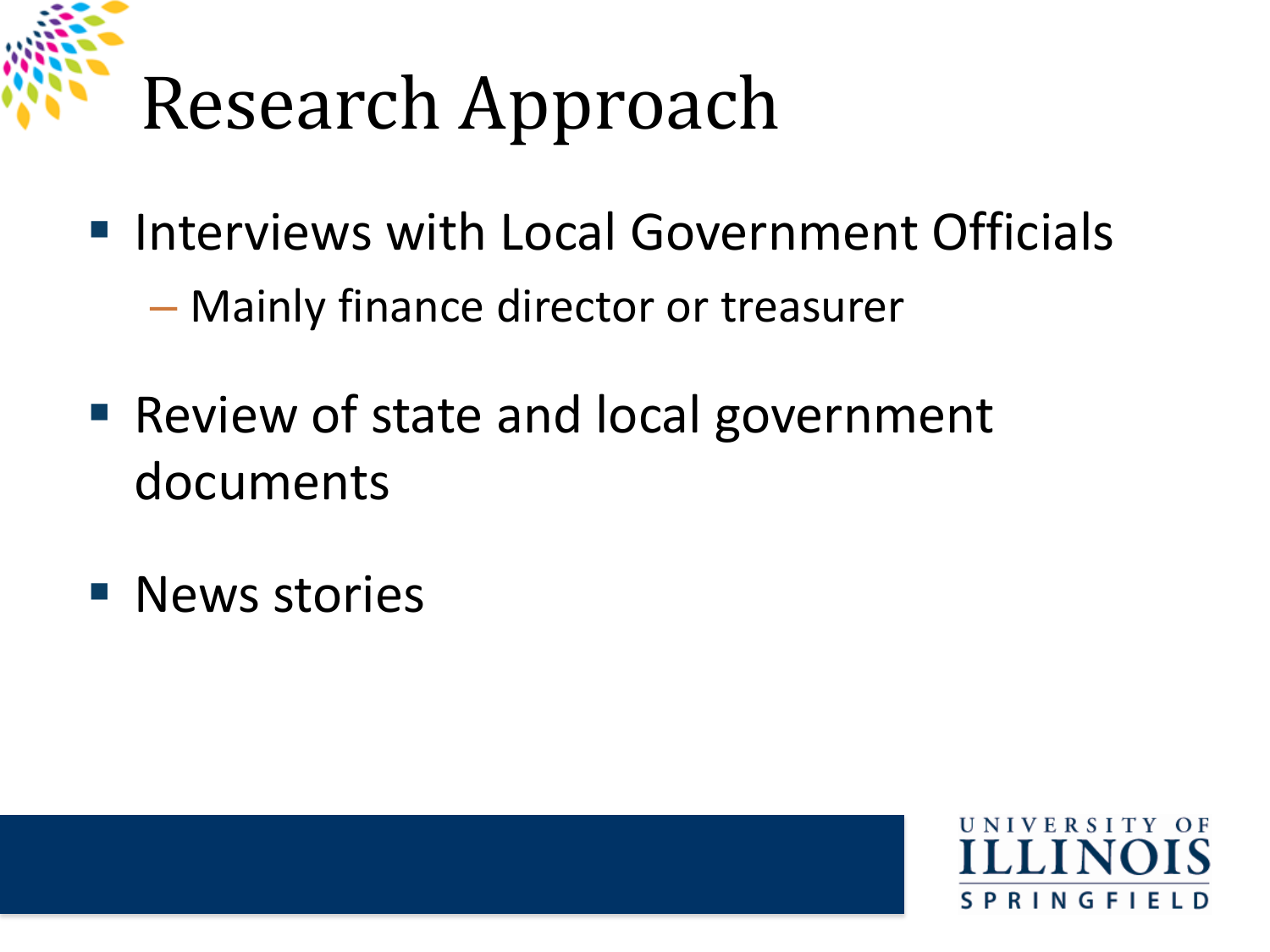# Description of the Sample

- 36 Municipalities
- **All had Police Pension Plans** – all but 8 also had Fire Pension Plan
- Geographically Dispersed
- Range in Population
	- 40% had populations under 20,000
- Variation in Funding Levels



Map created on Google Maps: https://www.google.com/maps/d/viewer?mid=1Hs4mBDYlSQkuPRR9qsaUSqEPuT QFo8ul&ll=39.86340778599626%2C-86.46859953523182&z=7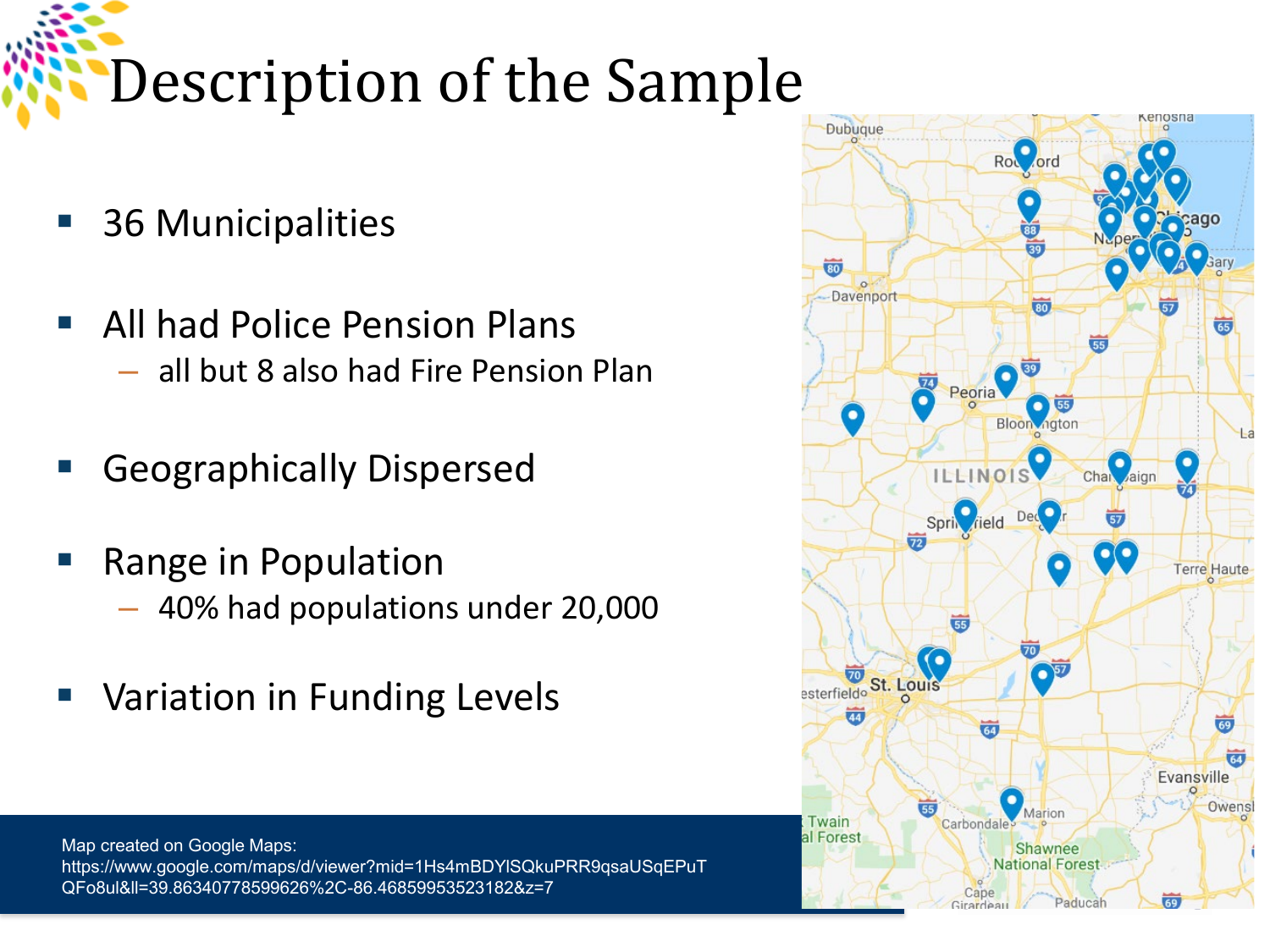

#### Interview Municipalities: Police Pension Funding Levels By Population



Source: Complied by the authors from Illinois Department of Insurance data.

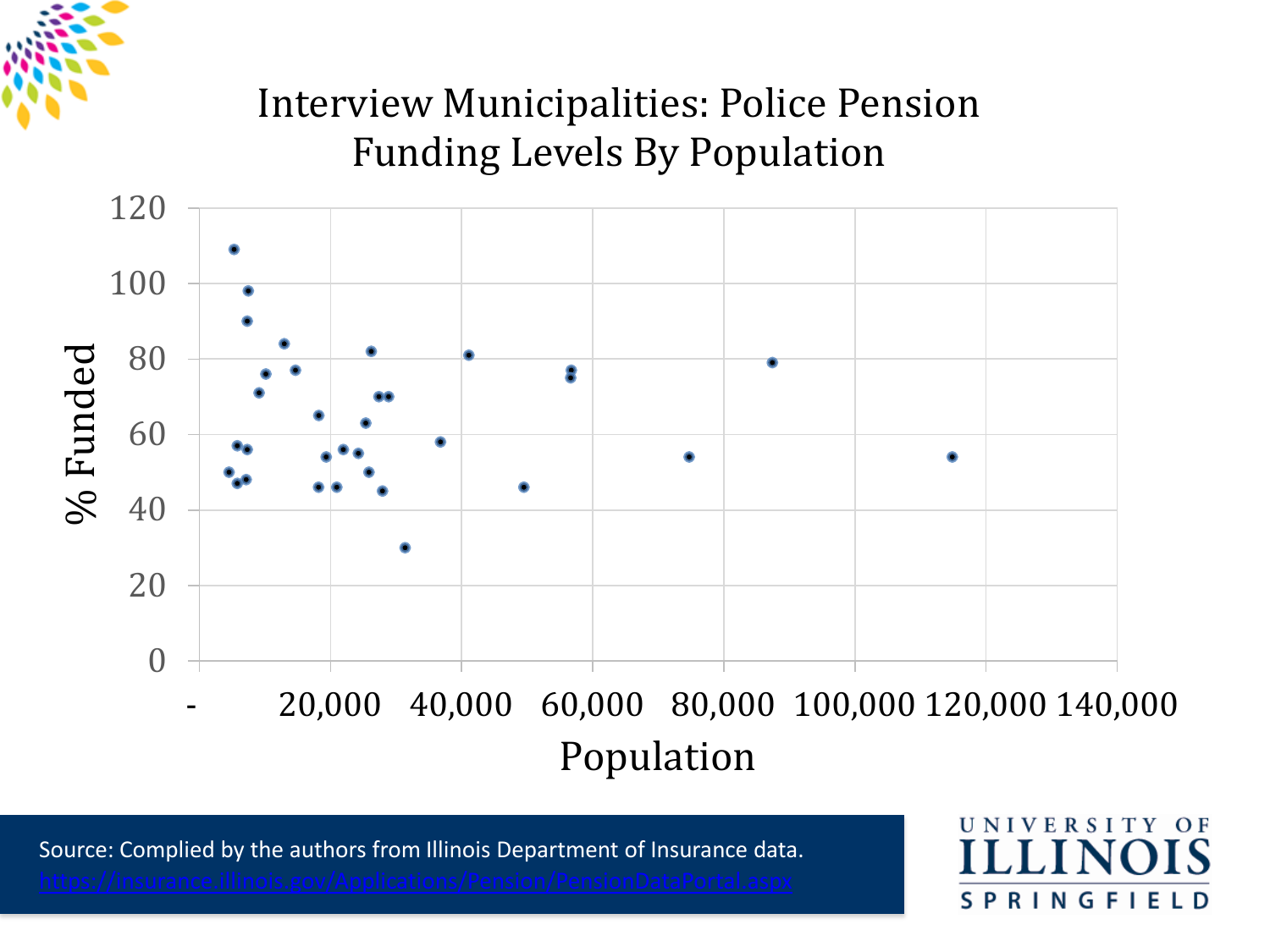# Major Factors Contributing to Pension Fund Challenges

- #1 answer in interviews: state sets pension benefits but municipalities have to fund those benefits
- quotes from local government officials
	- "state requirements for local pension funding can be extremely costly for implementation"
	- "police and fire are everyone's heroes difficult for legislators to say no"
	- "unsustainable benefits"

RINGF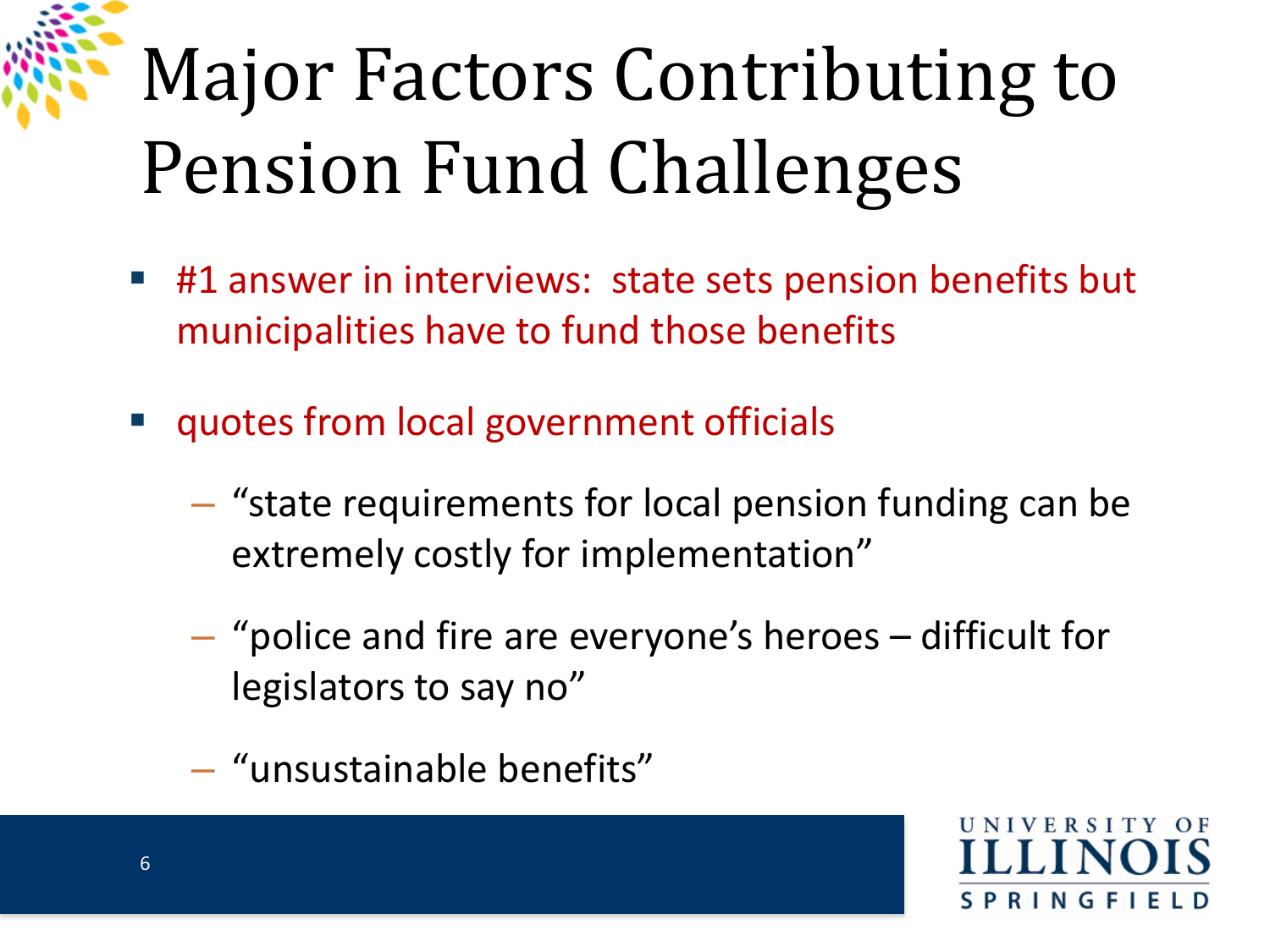### Funding Challenges

quotes from local government officials

- **•** "pension funding is a huge issue; we are home rule and can levy what is necessary legally but realistically we don't want to increase property tax; this year the levy increased 4.8%, mostly for police and fire pension"
- **"** "definitely crowds out other spending"
- $\blacksquare$  "we're not home rule we can't raise revenues to cover unfunded liabilities"
- "eventually all of our monies is going to wind up going only for pensions"

RINGF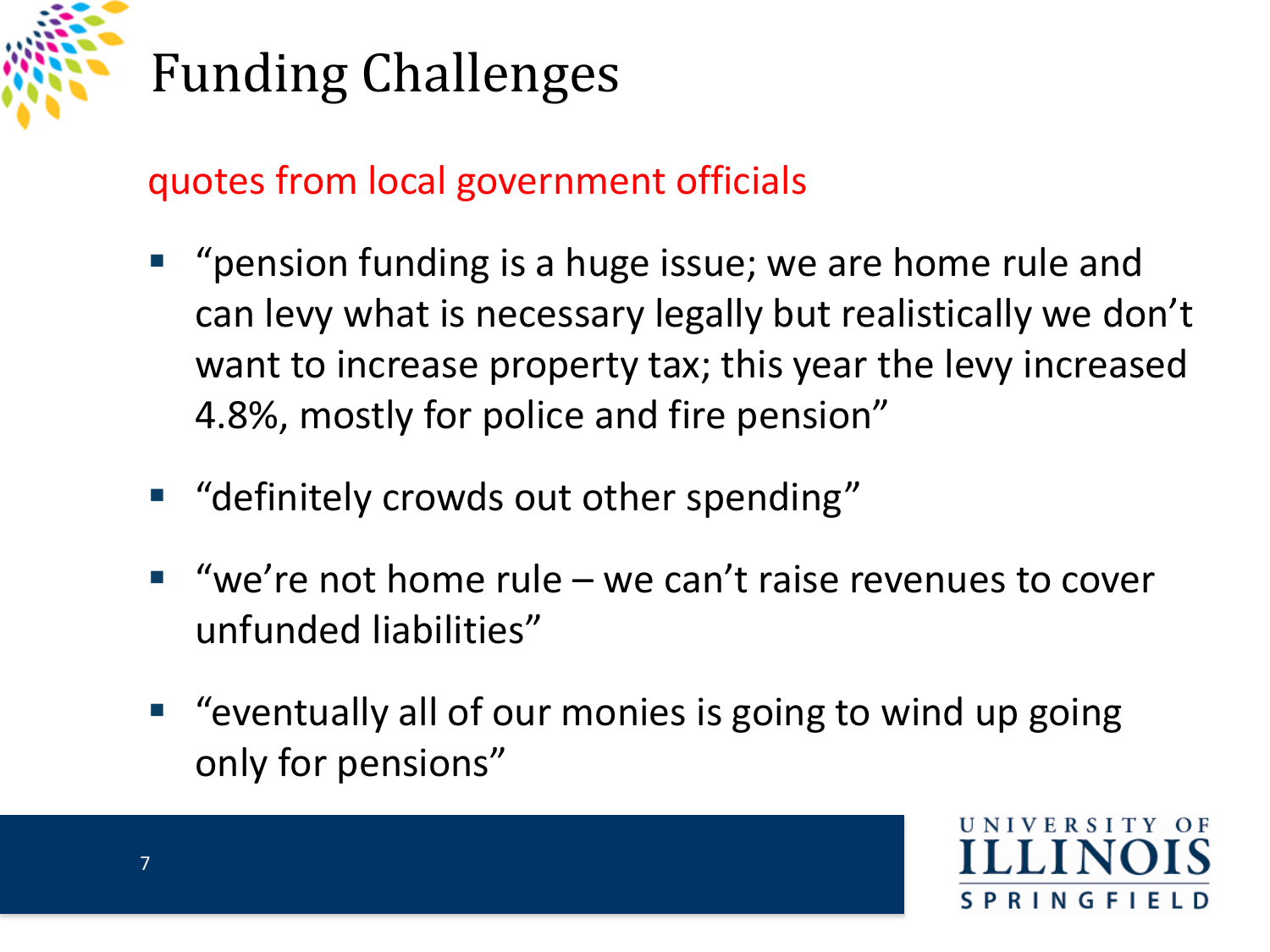

### Sources of Pension Plan Funding

- Property taxes
- Sales Taxes
	- Home Rule
	- Non-Home Rule
- Public Safety Pension Fees
- Other Sources
	- Video taxes, food and beverage taxes, red light camera fees, possibly a marijuana tax in the future

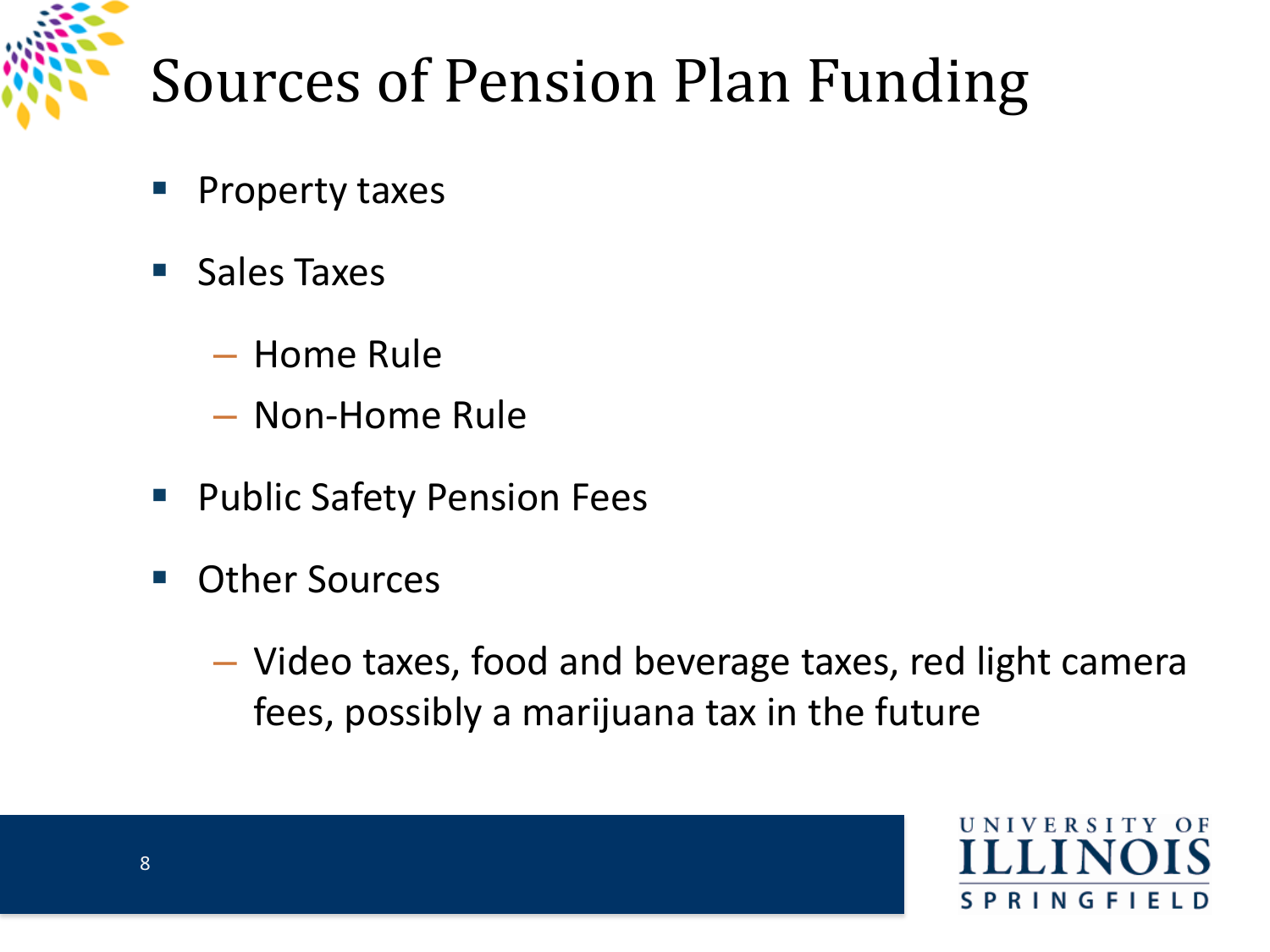# Actuarial Study

- State provides actuarial-contribution figures for each plan
	- 90% funding target by 2040
	- Uses projected unit costs (PUC)
- Require municipalities to levy a tax to meet actuariallyrequired annual contribution
	- State intercept program

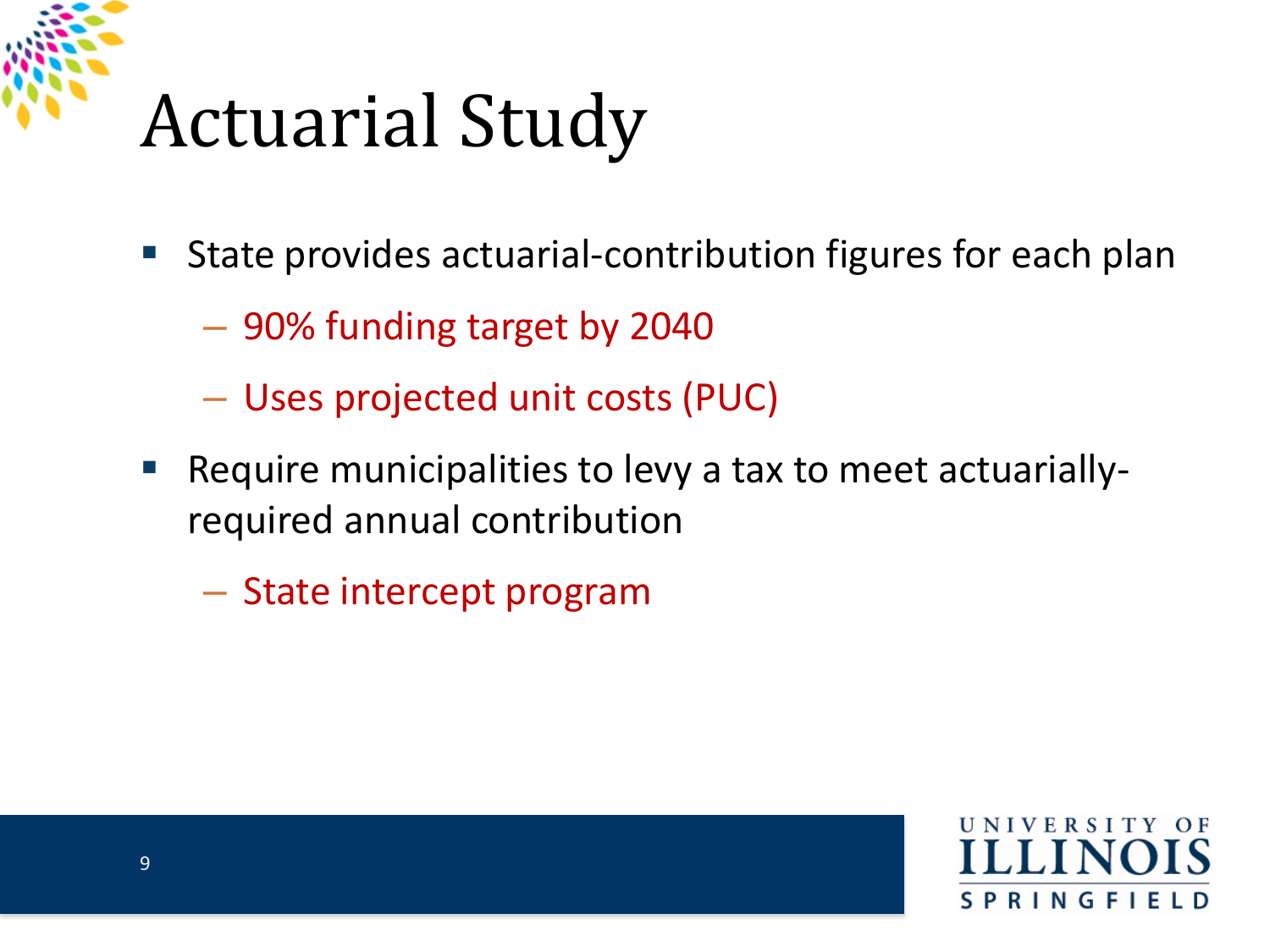

#### Option for Local Pension Board to Hire its Own Actuary

- $\blacksquare$  "in the past we used the state report, but now we use the local report to make sure we are meeting our obligations properly"
- $\blacksquare$  "in the past the city tried to minimize the ARC through our funding policies and assumptions"
- **T** "this year we avoided layoffs by using the state amount, which was significantly lower than the local amount"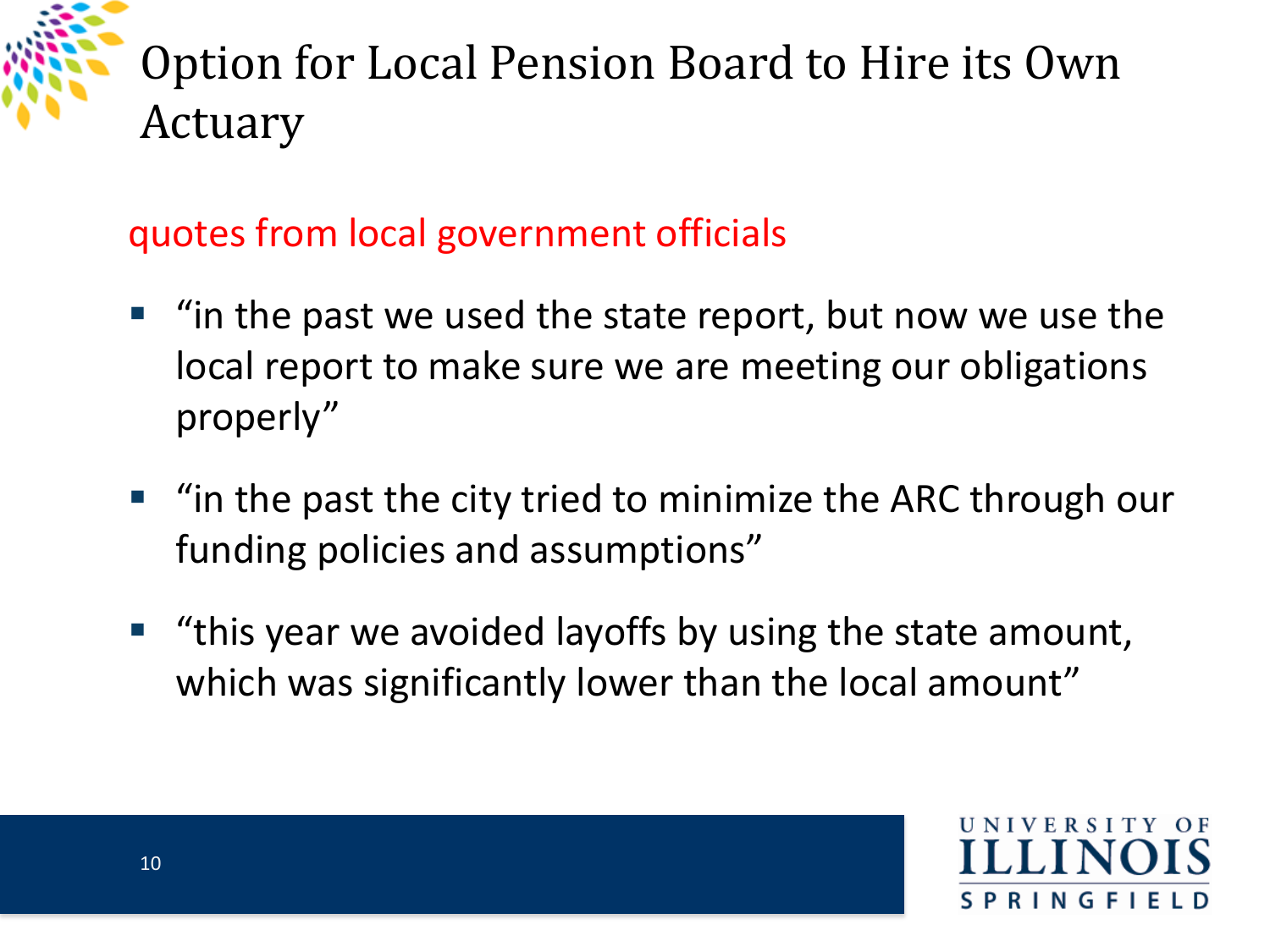### How could the state help?

- "allow non-home rule communities to increase the sales tax without going to voter referendum"
- "exempt pension property taxes from the tax cap"
- "it would be awesome if the state helped pay off unfunded liabilities – they could use a statewide internet sales tax to help pay for that"
- "if the state increase benefits, the state should pay the associated costs"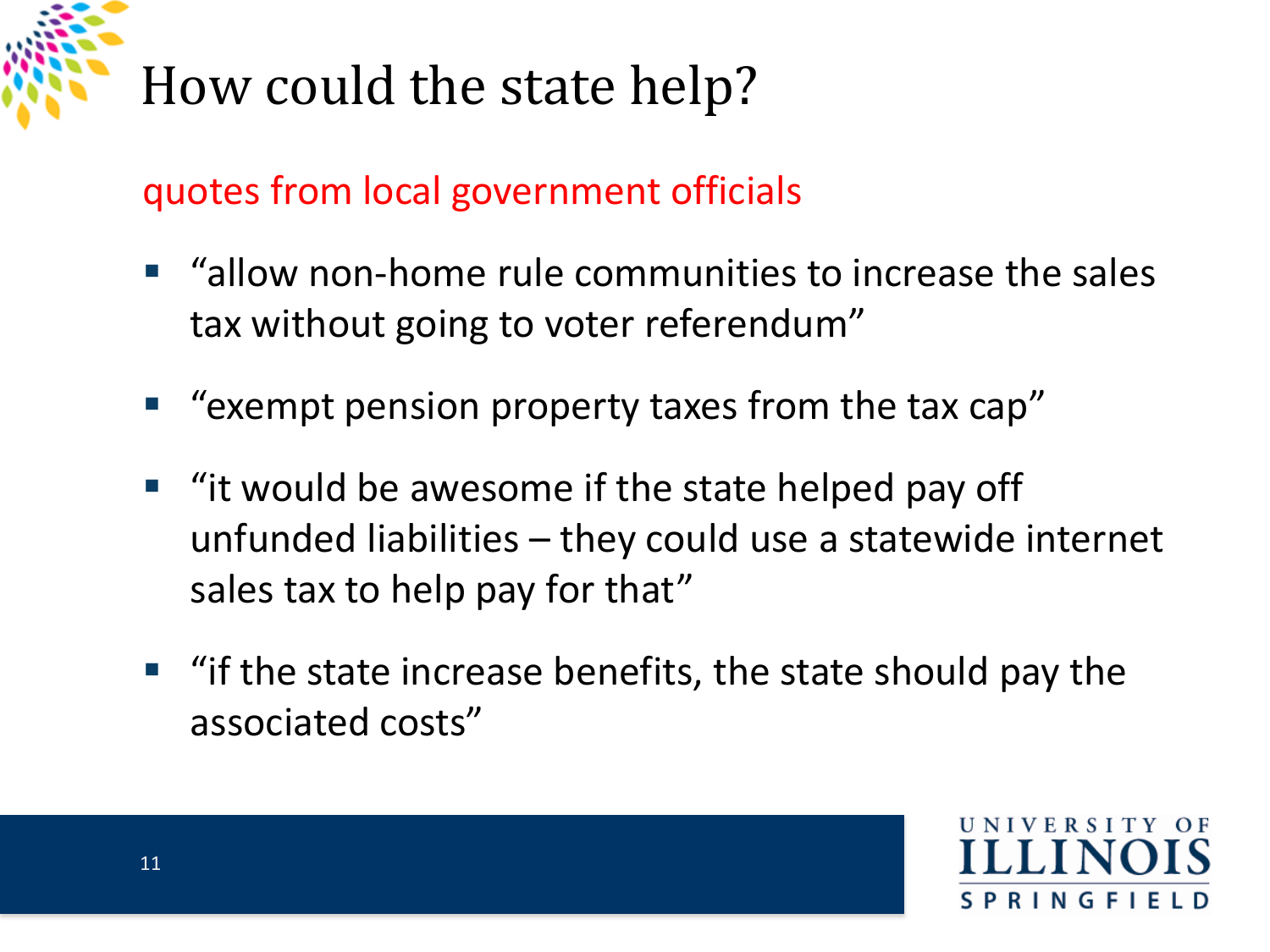# Consolidation Proposals

- Create statewide plan for police and statewide plan for fire with new boards
- Same as above except IMRF governs and administers instead of new boards
- **EX Consolidate investments only**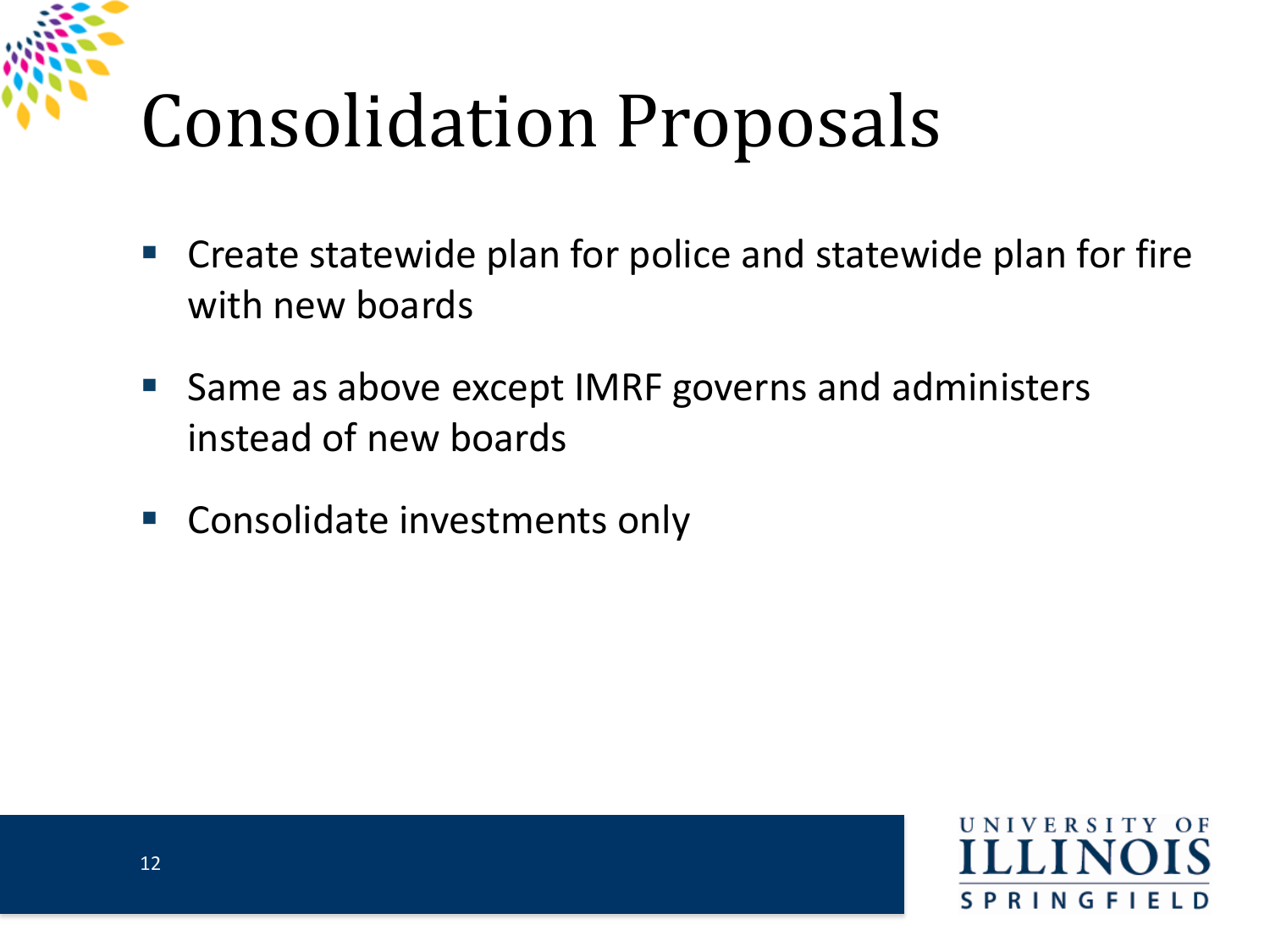### Potential Benefits of Consolidation

- "costs of running funds would be greatly reduced"
- "combining assets would increase investment earnings"
- "saves training costs"
- "the IMRF model has a lot of advantages larger pool for investments, remove countless pension boards"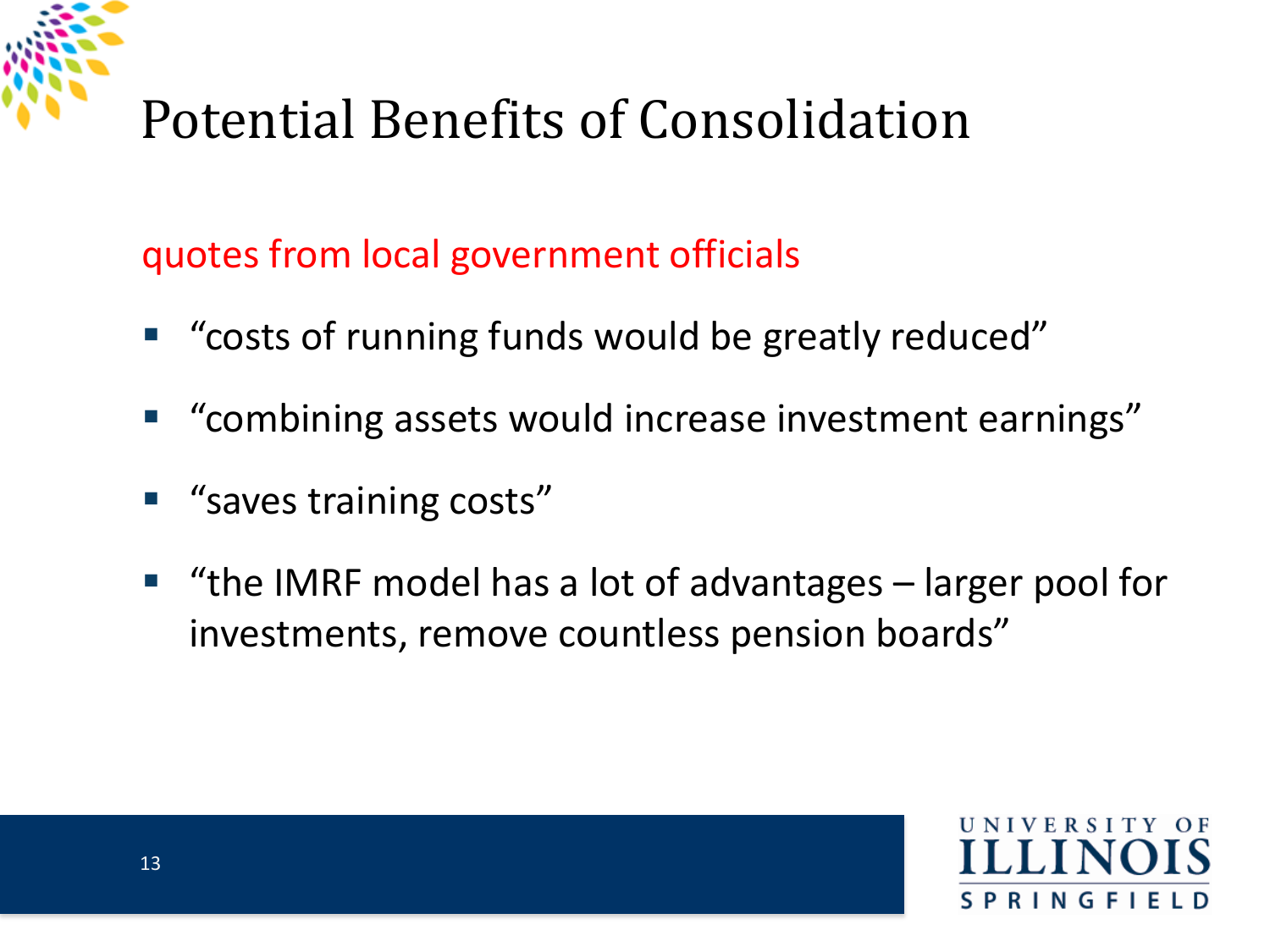### Concerns Regarding Consolidation

- "it's going to be tough people don't like giving up power and authority to a more centralized department"
- "lose local jobs if centralize investments"
- "the state has a bad reputation for handling pension funds"
- $\blacksquare$  "our local pension funds are well-run not a whole lot of benefits from the consolidation"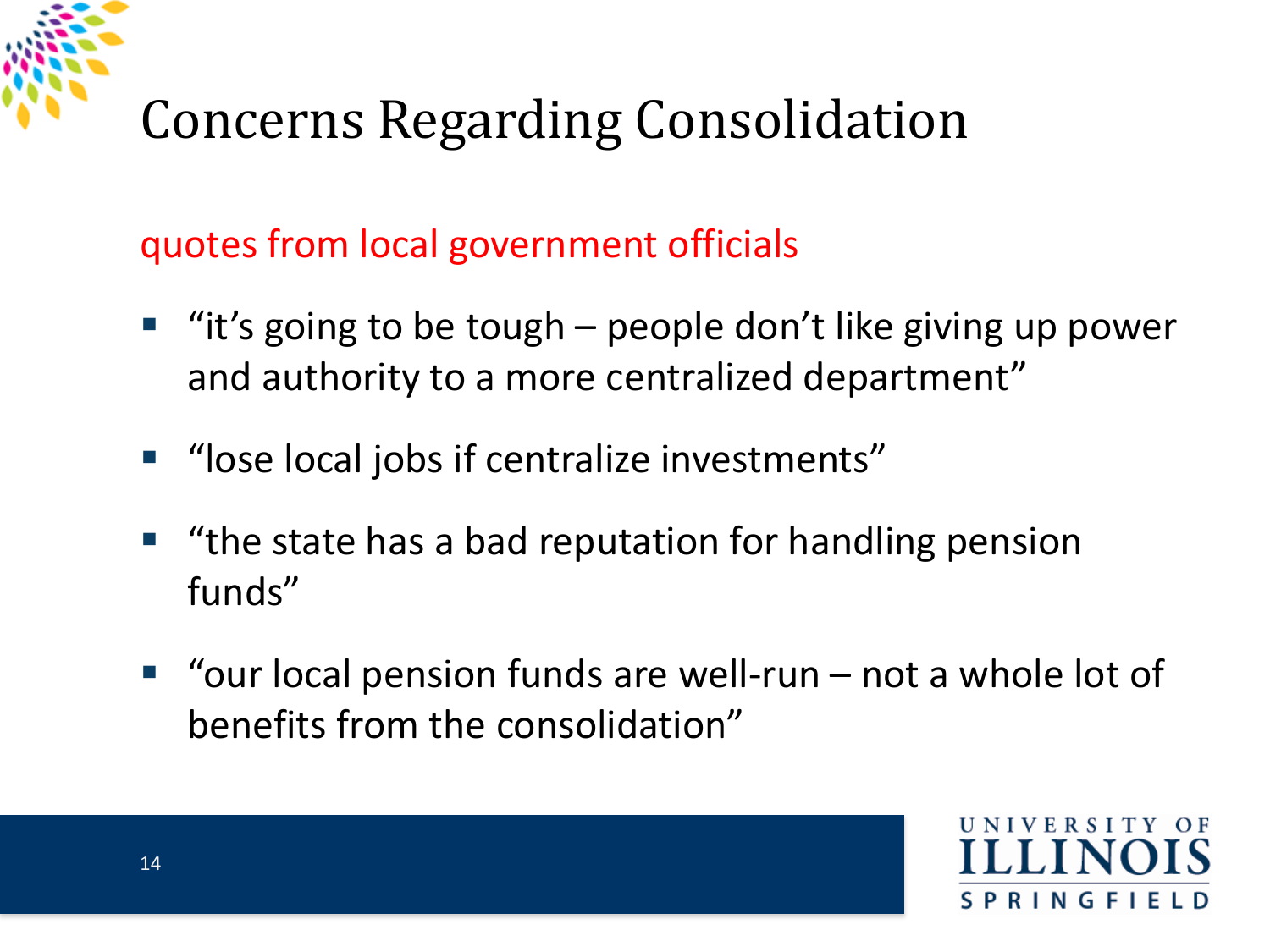

- Challenges when one level of government sets benefit levels and another level has to fund those benefits
- Option for local actuarial instead of relying on state figures
	- Some governments set more stringent assumptions
	- Also provides opportunity for less stringent assumptions
- Some municipalities struggle to meet funding requirements
	- Officials provided suggestions for state assistance
- Consolidation could offer economies of scale, but would entail some loss of local control

**RINGF**